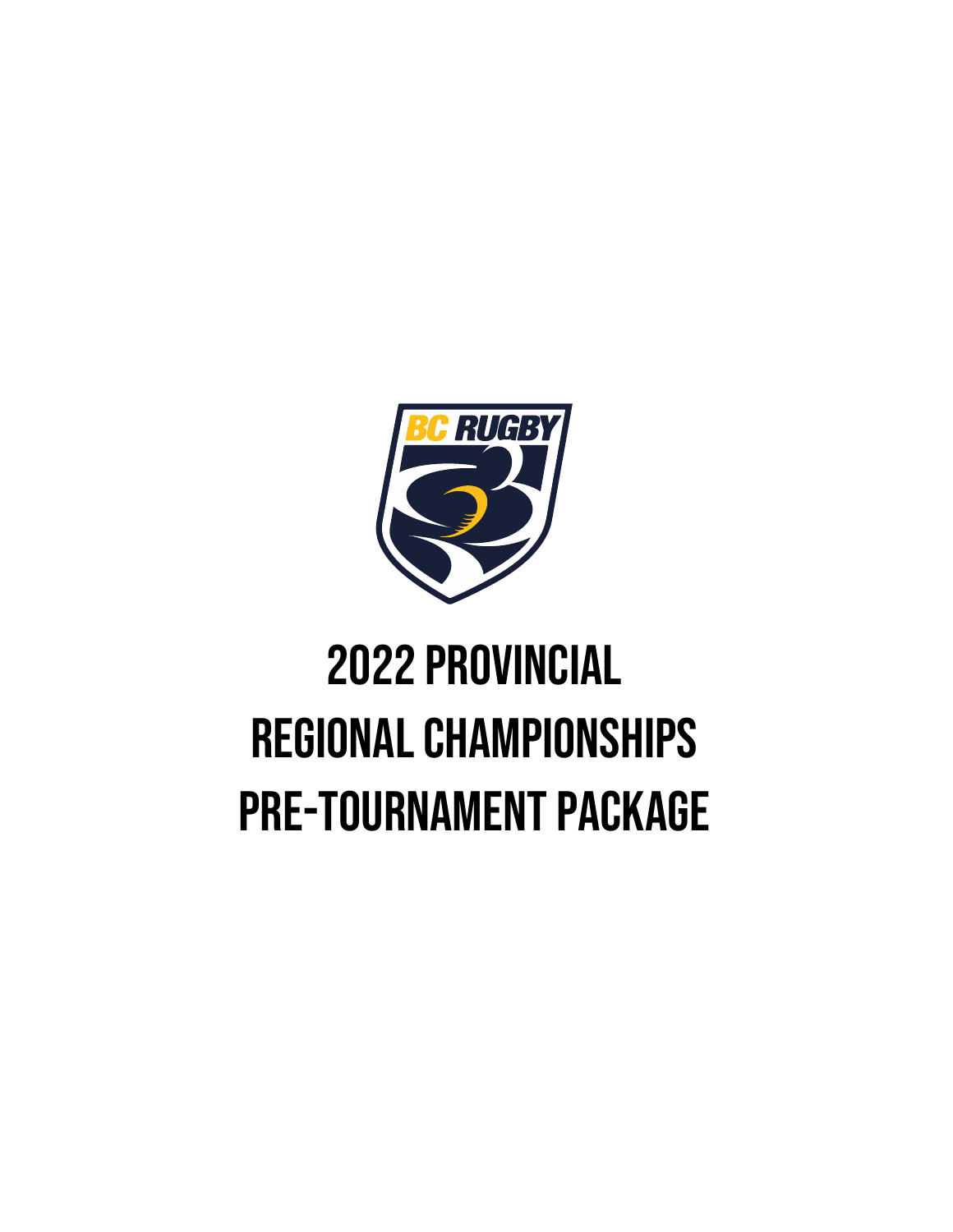

# **Contents**

| 2022 BC Representative Teams, Age-Grade Camps & Competitions 7 |  |
|----------------------------------------------------------------|--|

# <span id="page-1-0"></span>Competition Purpose

The purpose of the Provincial Regional Championships (PRCs) is to foster the growth of competitive rugby throughout British Columbia while also serving the selection process for representative teams. The Championships aim to provide stage appropriate competition to motivate, challenge and inspire young players, as well as coaches and officials.

At different ages, both Provincial Teams and the PRCs serve different purposes reflecting the stage of Long-Term Athlete Development each age-grade is generally at.

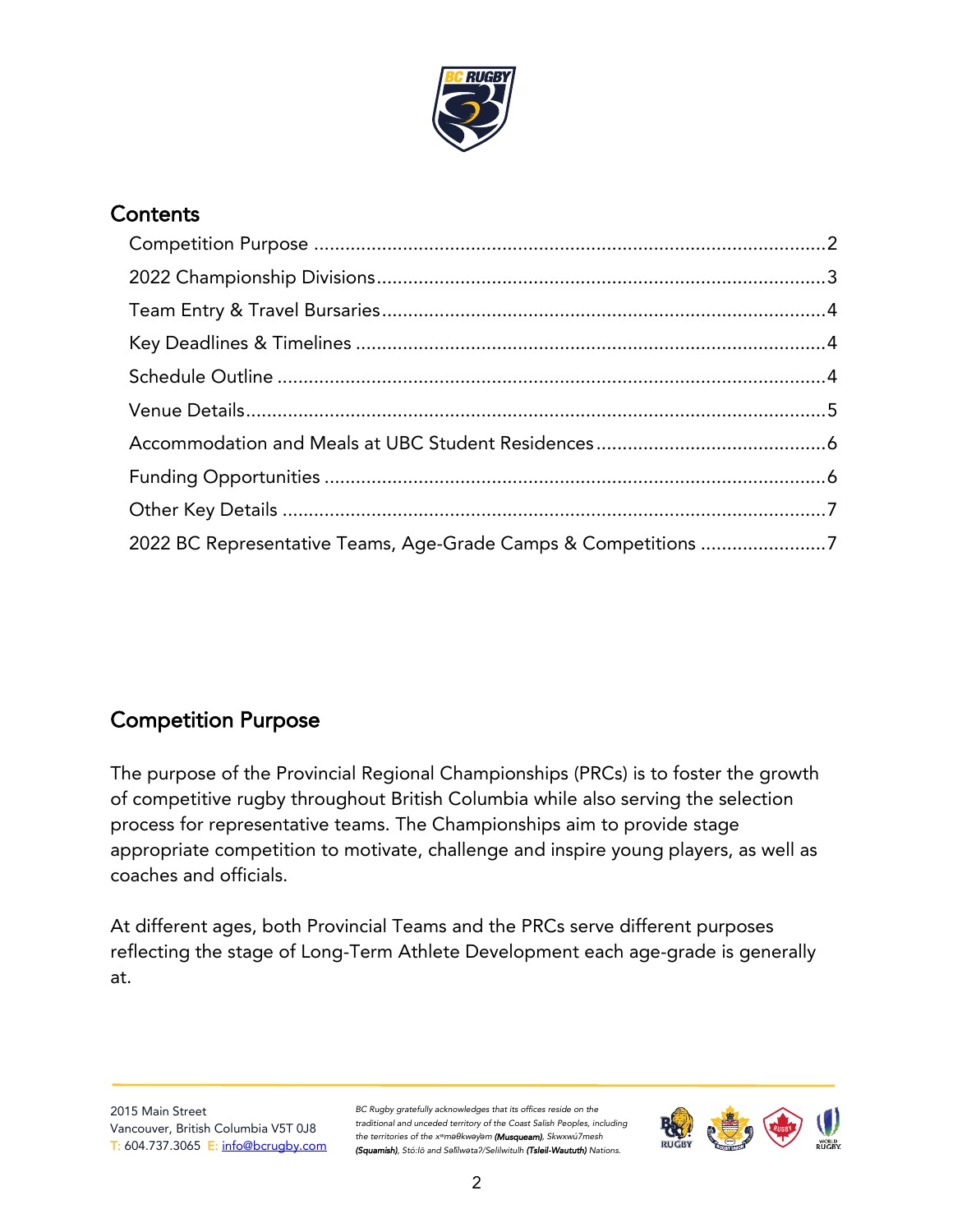

# <span id="page-2-0"></span>2022 Championship Divisions

The following age-grade divisions will be open for team declarations:

### GIRLS:

| <b>Division</b> | <b>Birth Years</b> | Purpose of<br>Competition      | <b>LTAD Stage</b>                     | Approx.<br>Number of<br><b>Teams</b> | <b>Maximum</b><br><b>Squad Size</b> |
|-----------------|--------------------|--------------------------------|---------------------------------------|--------------------------------------|-------------------------------------|
| U18             | 2004-2005          | Competitive                    | Train to Perform/<br>Train to Compete | $5$ to $7$                           | 26                                  |
| U16             | 2006-2007          | Development                    | Train to Compete                      | $6$ to $8$                           | 26                                  |
| U14 (10s)       | 2008-2009          | Participation &<br>Development | Training to Train                     | $6$ to $10$                          | 16                                  |

## BOYS:

| <b>Division</b> | <b>Birth Years</b> | Purpose of<br>Competition      | <b>LTAD Stage</b>                     | Approx.<br>Number of<br><b>Teams</b> | <b>Maximum</b><br><b>Squad Size</b> |
|-----------------|--------------------|--------------------------------|---------------------------------------|--------------------------------------|-------------------------------------|
| U18             | 2004-2005          | Competitive                    | Train to Perform/<br>Train to Compete | $6$ to $8$                           | 26                                  |
| U16             | 2006-2007          | Development                    | Train to Compete                      | $6$ to $8$                           | 26                                  |
| U14(12s)        | 2008-2009          | Participation &<br>Development | Training to Train                     | $6$ to 10                            | 18                                  |

2015 Main Street Vancouver, British Columbia V5T 0J8 T: 604.737.3065 E: [info@bcrugby.com](mailto:info@bcrugby.com)

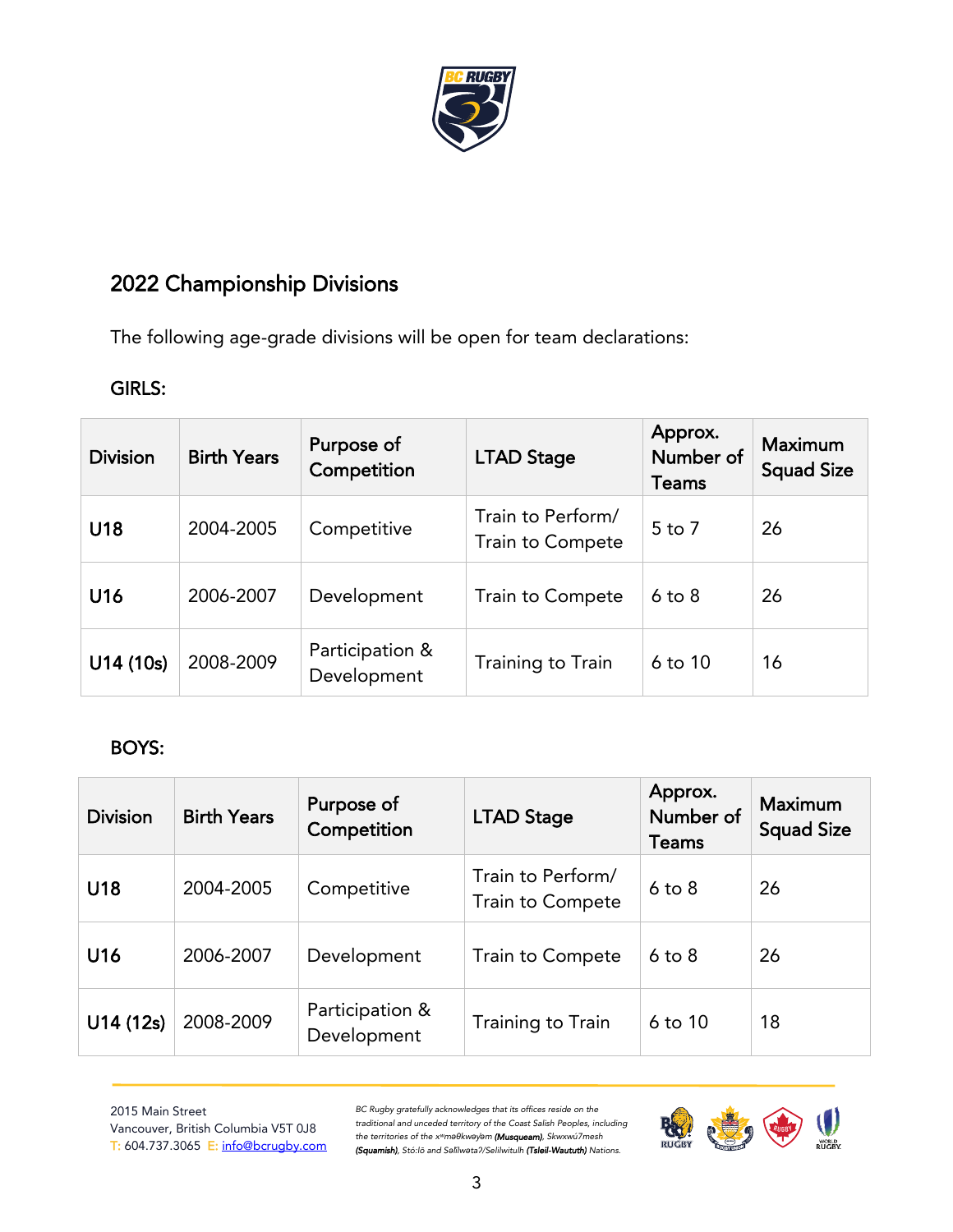

Important, please note as per World Rugby's Age Grade Law Variations total match play per day for tournament is to be capped as follows

- U14 80mins per day
- U16 & U18 90mins per day

## <span id="page-3-0"></span>Team Entry & Travel Bursaries

Teams will be charged the following fees

- U14 Girls teams that will be charged \$250 due to playing 10-a-side
- U14 Boys teams that will be charged \$280 due to playing 12-a-side
- All other teams will be charged a \$350 entry fee

Travel bursaries for regions travelling across the Georgia Straight or from east of Hope shall receive \$500 for each XVs Team and \$350 for each U14 Girls Team.

## Player Exemption Requests

For all Player Exemption requests, [please fill out this form](https://bcrugby.com/wp-content/uploads/2021/10/BC-Rugby-Player-Exemption-Form.pdf) and email it to itait@bcrugby.com with "BC Rugby Player Exemption Request" in the subject line.

## <span id="page-3-1"></span>Key Deadlines & Timelines

| <b>May 30</b> | Accommodation to be booked at UBC                 |
|---------------|---------------------------------------------------|
| June 14       | Deadline for age-grade exemptions to be submitted |
| June 17       | <b>Team Declaration deadline</b>                  |
| June 21       | Draft Schedule circulated                         |
| June 24       | Team Rosters deadline (long lists acceptable)     |
| June 26       | Final Schedule circulated                         |

# <span id="page-3-2"></span>Schedule Outline GIRLS DIVISIONS:

2015 Main Street Vancouver, British Columbia V5T 0J8 T: 604.737.3065 E: [info@bcrugby.com](mailto:info@bcrugby.com)

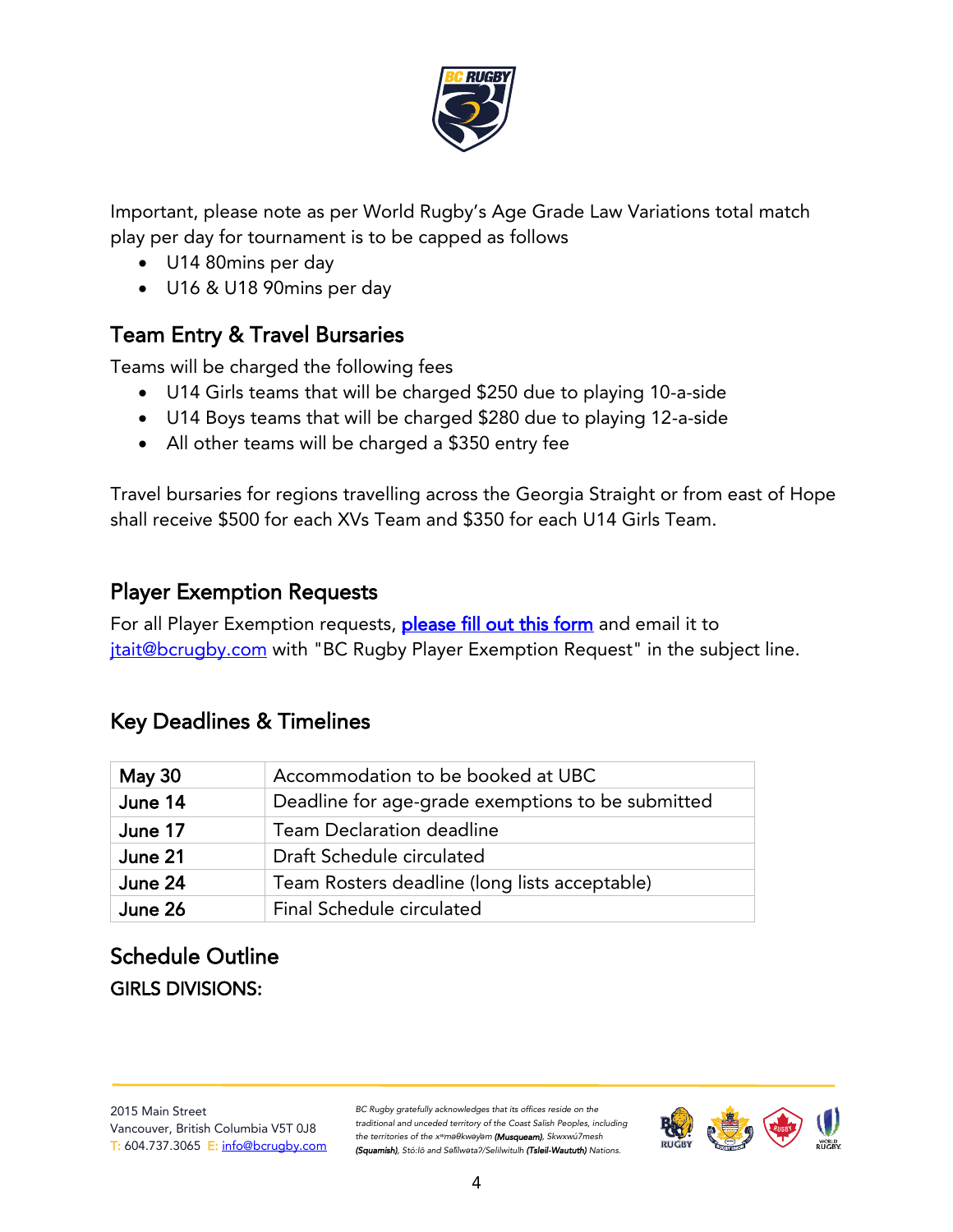

| <b>Friday July 1</b> | Saturday July 2    | Sunday July 3             |
|----------------------|--------------------|---------------------------|
| Pool matches - all   | Pool matches - all | Playoffs and Finals - all |
| divisions            | divisions          | teams provided matches    |

#### BOYS DIVISIONS:

| <b>Friday July 1</b> | Saturday July 2    | <b>Sunday July 3</b>      |
|----------------------|--------------------|---------------------------|
| Pool matches - all   | Pool matches - all | Playoffs and Finals - all |
| divisions            | divisions          | teams provided matches    |

Teams can anticipate games beginning at 9am on Friday July 1.

## <span id="page-4-0"></span>Venue Details

The 2022 Provincial Regional Championships are taking place at UBC's Gerald McGavin Rugby Centre, located at 2765 Wesbrook Mall, Vancouver BC.



2015 Main Street Vancouver, British Columbia V5T 0J8 T: 604.737.3065 E: [info@bcrugby.com](mailto:info@bcrugby.com)

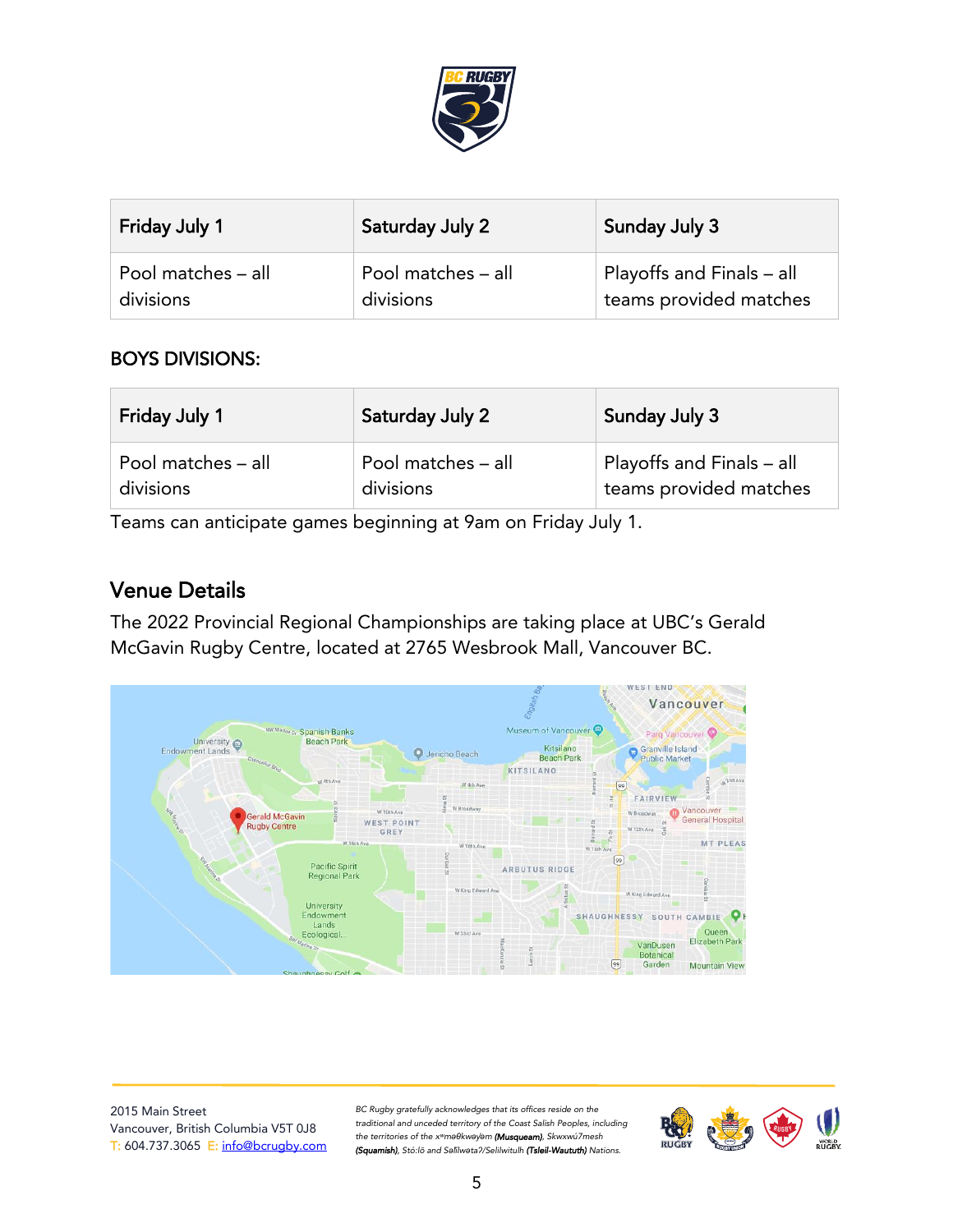

# <span id="page-5-0"></span>Accommodation and Meals at UBC Student Residences

Rooms are being held at the Orchard Commons Residences for Teams. A package rate is being offered that will include a three-night stay and three breakfasts, three lunches and three dinners for \$246 + taxes per person. Rates will be held until May 30, 2022.

- June 30, 2022 Check-in: Lunch and Dinner
- July 1, 2022 Breakfast, Lunch and Dinner
- July 2, 2022 Breakfast, Lunch and Dinner
- July 3, 2022 Check-out: Breakfast

To book accommodation please complete the link [here.](https://booking.ubcconferences.com/event/prc2022/) All specialty requests and dietary restrictions must be requested at the time of completing this.

If your team is interested in staying for only two nights or would like to only book a meal package, or if you have questions about your stay, please contact UBC Accommodations directly:

Amluk Mann | Sales Administration Manager, Conferences & Accommodation at UBC Phone: 604 822 1052, Email: [amluk.mann@ubc.ca](mailto:amluk.mann@ubc.ca)

# <span id="page-5-1"></span>Funding Opportunities

There are two funding opportunities available for teams:

- Indigenous Youth Sport Legacy Fund The Indigenous Youth Sport Legacy Fund was created to assist amateur athletes of Indigenous ancestry, including athletes with a disability or disabilities, in their pursuit of excellence in sport. For more information visit [here.](https://www.viasport.ca/grant/Indigenous-youth-sport-legacy-fund)
- BC Ferries Sport Experience Program Through the BC Ferries Sport Experience Program, BC Ferries and viaSport provide travel support to eligible not-for-profit sport organizations and athletes. For more information visit [here.](https://www.viasport.ca/grant/bc-ferries-sport-experience-program)

2015 Main Street Vancouver, British Columbia V5T 0J8 T: 604.737.3065 E: [info@bcrugby.com](mailto:info@bcrugby.com)

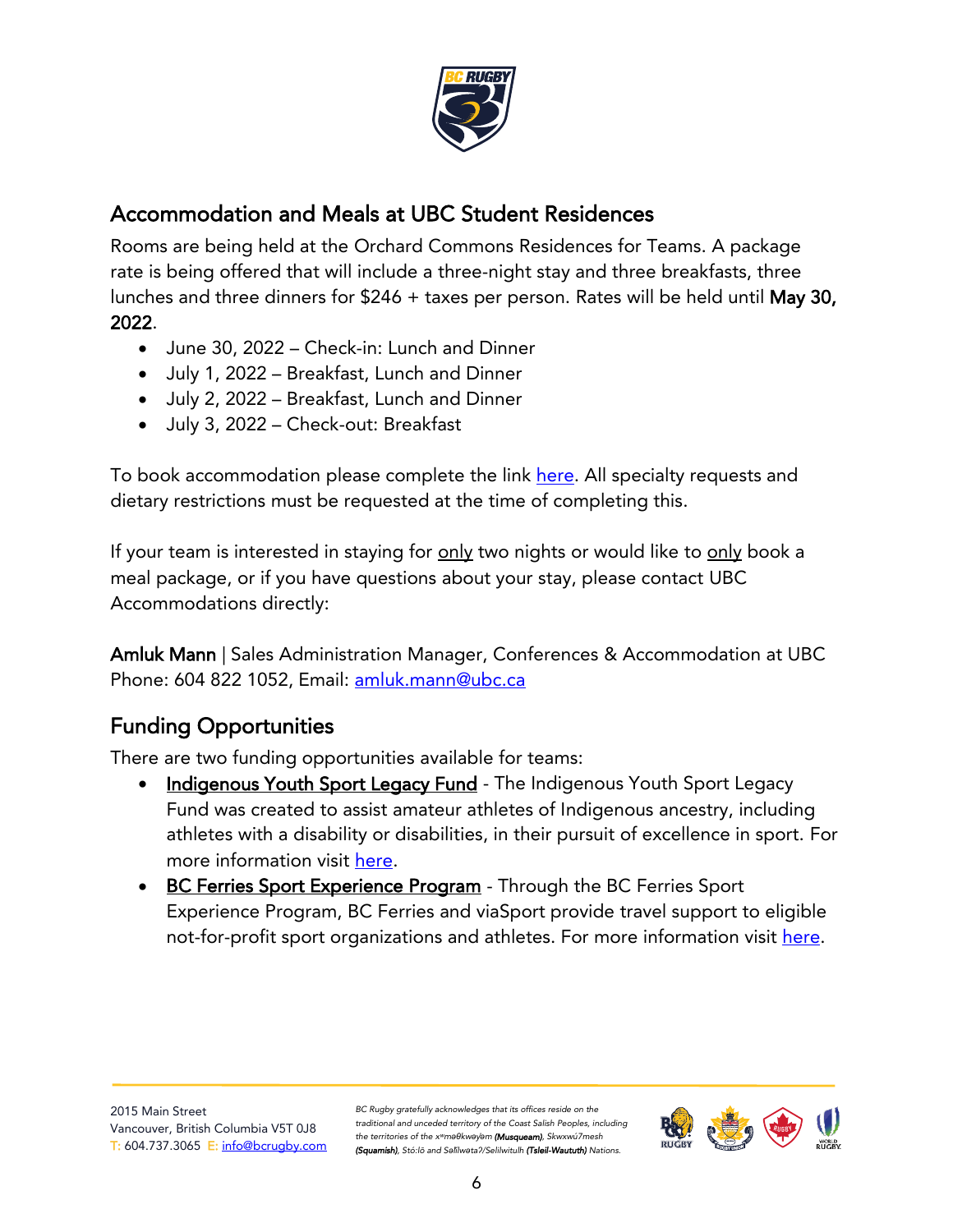

# <span id="page-6-0"></span>Other Key Details

This event is being held over the Canada Day long weekend July 1-3, 2022. Teams are encouraged to book accommodation and plan travel appropriately given the challenges which may be faced with this long weekend.

# <span id="page-6-1"></span>2022 BC Representative Teams, Age-Grade Camps & Competitions

In line with the BC Rugby Selection Policy, we aim to provide several opportunities for players, as individuals and as part of a team, to demonstrate their ability and character. For all age-grades, the Provincial Regional Championships conclude the provincial teams' selection process with the objective to view potential representative athletes demonstrate their talent in real game play.

BC Representative Teams Coaching Staff will attend the 2022 PRCS and will be finalizing their selections for squads to attend development camps, as the next step in the selection process.

## Age-Grade Camps & Competitions for 15s

#### Boys:

- U18/17/16s
	- o Camp @ UBC, July 13-16
	- o Match vs Northwest Loggers @ Chuckanut, Washington State, July 16
	- o Western Canadian Championships @ Kelowna, BC, July 28-31
- $\bullet$  U14s
	- o Camp @ UBC, July 18-21
	- o Blue vs Gold Match @ UBC July 21

#### Girls:

- U18/U16s
	- o Camp @ UBC, July 14-17
	- o Match vs Northwest Loggers @ UBC July 16

2015 Main Street Vancouver, British Columbia V5T 0J8 T: 604.737.3065 E: [info@bcrugby.com](mailto:info@bcrugby.com)